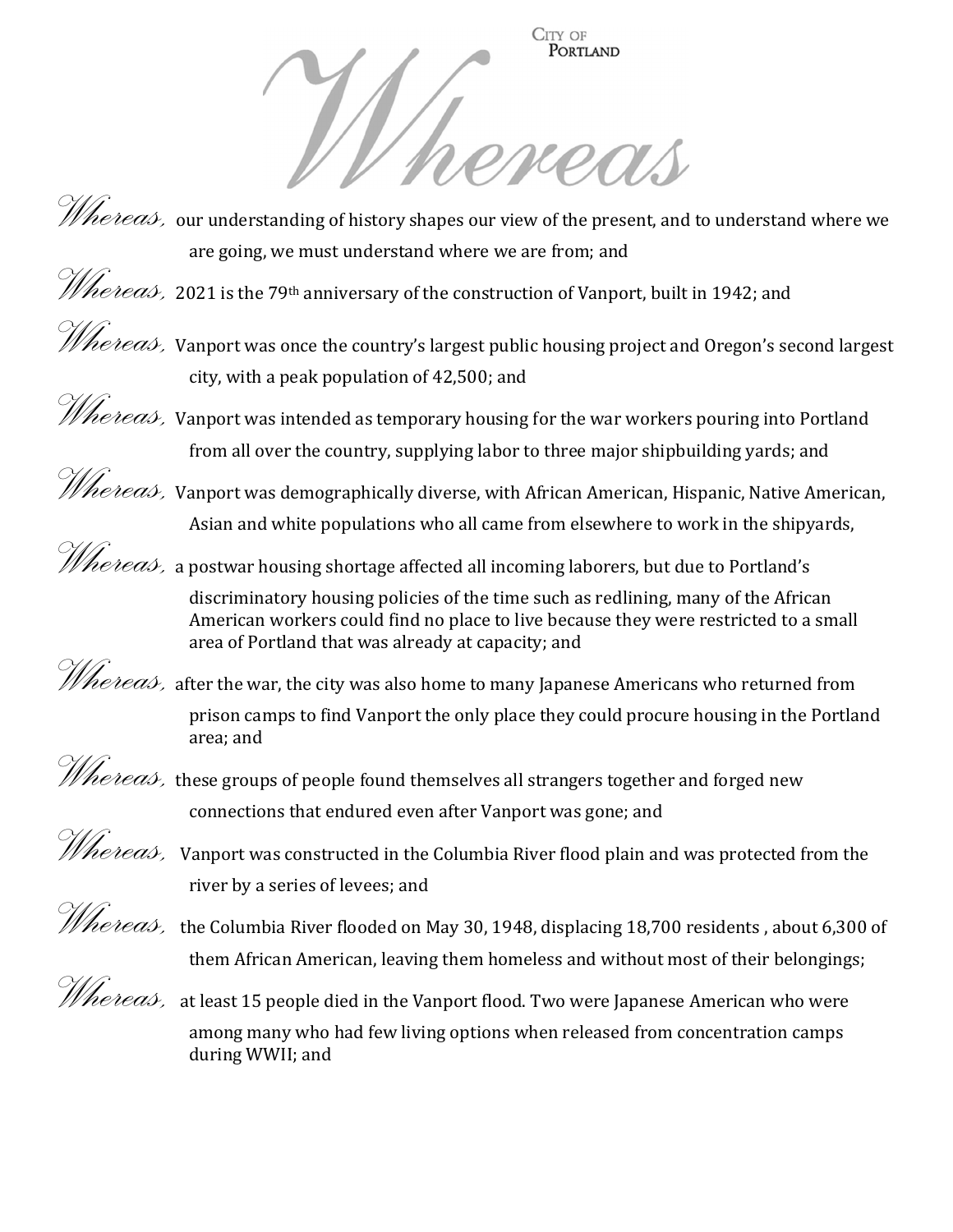



Whereas, Vanport Mosaic will hold the 6th Vanport Mosaic Festival from May 26 to June 30 to

honor and celebrate Vanport as an essential and often forgotten chapter in Portland's history - A story that provides a template for how we all can live together and create a society that honors history, cultural contributions and paves a way for our humanity and our city to thrive.

Now, therefore, I, Ted Wheeler, Mayor of the City of Portland, Oregon, the "City of Roses," do hereby proclaim May 30, 2021 to be

Vanport Day of Remembrance

In Portland and encourage all residents to observe this day.